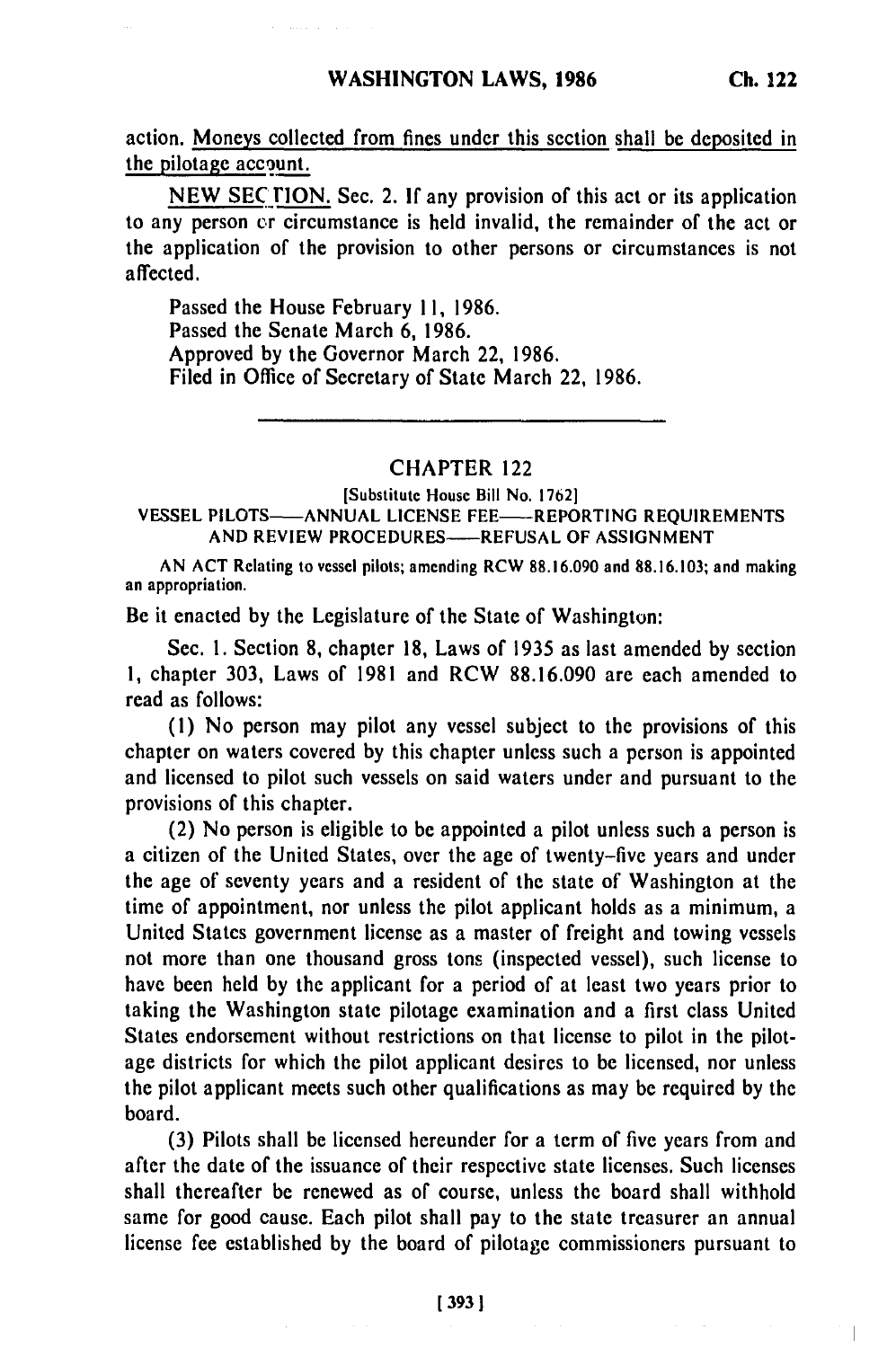**Ch. 122**

chapter 34.04 RCW, but not to exceed one thousand five hundred dollars, to be placed in the state treasury to the credit of the pilotage account. The board may assess partially active or inactive pilots a reduced fee.

(4) Pilot applicants shall be required to pass a written and oral examination administered and graded by the board which shall test such applicants on this chapter, the rules of the board, local harbor ordinances, and such other matters as may be required to compliment the United States examinations and qualifications.

(5) On and after September 21, 1977, the board shall have developed five examinations and grading sheets for the Puget Sound pilotage district, and two for each other pilotage district, for the testing and grading of pilot applicants. The examinations shall be administered to pilot applicants on a random basis and shall be updated as required to reflect changes in law, rules, policies, or procedures. The board may appoint a special independent examination committee or may contract with a firm knowledgeable and experienced in the development of professional tests for development of said examinations. Active licensed state pilots may be consulted for the general development of examinations but shall have no knowledge of the specific questions. The pilot members of the board may participate in the grading of examinations. **If** the board does appoint a special examination development committee it is authorized to pay the members of said committee the same compensation and travel expenses as received by members of the board. When grading examinations the board shall carefully follow the grading sheet prepared for that examination. The board shall develop a "sample examination" which would tend to indicate to an applicant the general types of questions on pilot examinations, but such sample questions shall not appear on any actual examinations. Any person who wilfully gives advance knowledge of information contained on a pilot examination is guilty of a gross misdemeanor.

(6) All pilots and applicants are subject to an annual physical examination by a physician chosen by the board. The physician shall examine the applicant's heart, blood pressure, circulatory system, lungs and respiratory system, eyesight, hearing, and such other items as may be prescribed by the board. After consultation with a physician and the United States coast guard, the board shall establish minimum health standards to ensure that pilots licensed by the state are able to perform their duties.

(7) The board shall prescribe, pursuant to chapter 34.04 RCW, a number of familiarization trips, between a minimum number of twenty-five and a maximum of one hundred, which pilot applicants must make in the pilotage district for which they desire to be licensed. Familiarization trips any particular applicant must make are to be based upon the applicant's vessel handling experience.

(8) The board shall prescribe, pursuant to chapter 34.04 RCW, such reporting requirements and review procedures as may be necessary to assure